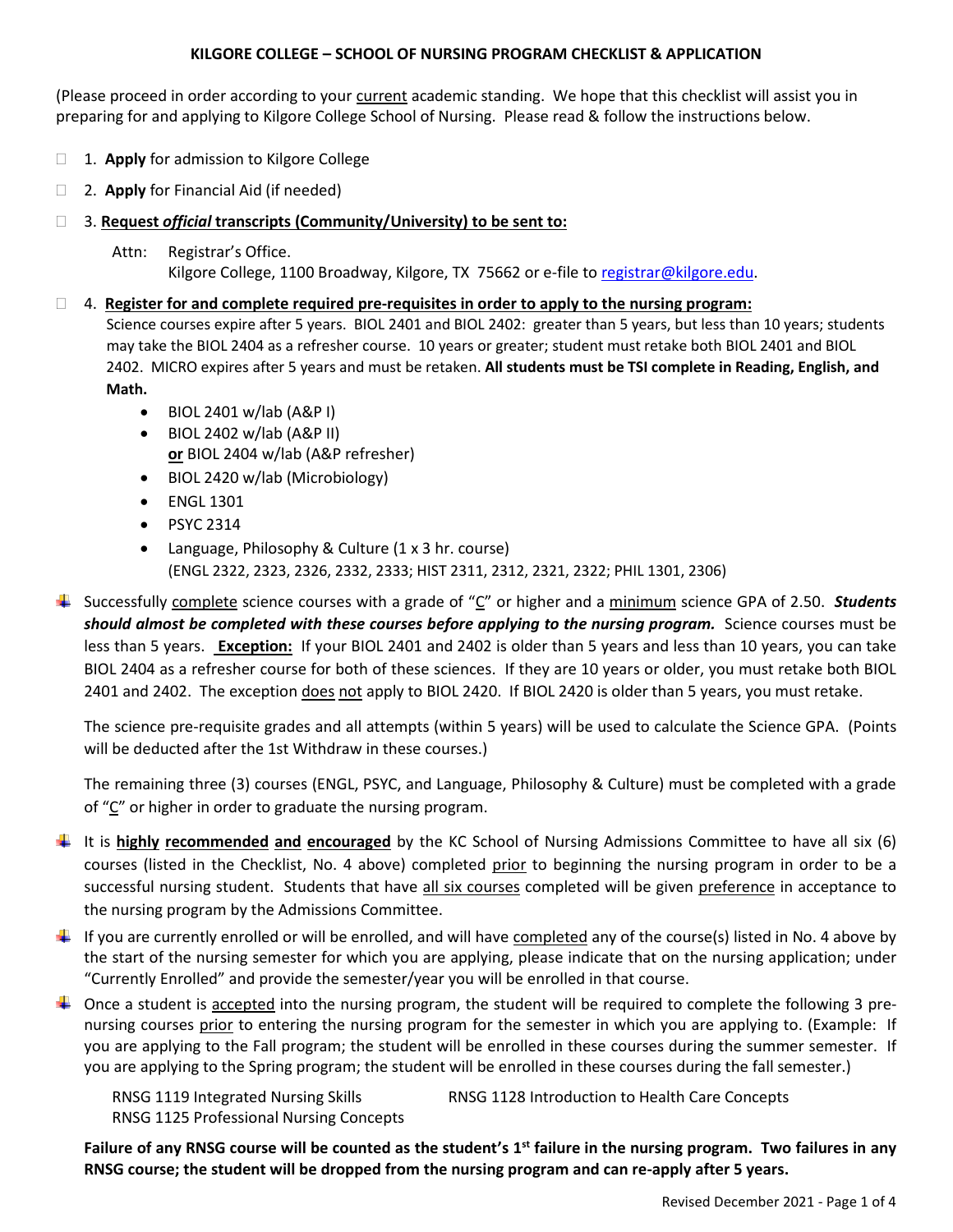5. **Core curriculum and courses needed to graduate with an AA or AS** (not required for an AAS Degree in Nursing) (1/2 point will be given for each completed with a "C" or higher)

 GOVT 2305 HIST 1301 Creative Art ENGL 1302 SPCH 1315 or 1318 BIOL 1322 MDCA 1313 GOVT 2306 HIST 1302 MATH 1342 PSYC 2301 KINE 1306 (AA) or MATH 1314 (AS) BCIS 1305

 6. **To Complete the Field of Study in Nursing** – To receive an Honor Cord at graduation, you will need to complete the following courses. Not required to graduate. (1/2 point for each completed with a "C" or higher.)

BIOL 1322Nutrition PSYC 2301 Gen Psychology Chemistry w/lab (4 hrs) MATH 1342 Statistics

 7. **Register for the TEAS Entrance Exam** – via Kilgore College Testing Center or any facility that offers this exam. (Science, Math, Reading, English, Language.) Total Score Required: Proficient or better. Should a student not score Proficient or better, must retake the entire exam. Students may test twice per 12 months. Test Score: Valid for 1 year.

#### ATI TEAS Scoring:

| Basic:    | 41.3% to 58.0% | Proficient: | 58.7% to 77.3%  |
|-----------|----------------|-------------|-----------------|
| Advanced: | 78.0% to 90.0% | Exemplary:  | 90.7% to 100.0% |

8. **Apply for Admission to KC School of Nursing Program**. Please read the following carefully:

#### Application Packet to include the following:

- A. Completed Kilgore College School of Nursing Application (**rev. June 2021**)
- B. Submit Official Transcript(s) from **all** Colleges/Universities attended; **including** Kilgore College official transcript with your Nursing Application. (An official transcript is an unopened document.) **NOTE:** Students are also required to submit official transcripts to KC Registrar's Office. That's one set to the Registrar's Office and one set with your Application Packet.
- C. TEAS test scores (print out and include summary page only).
- D. Students not successful in a previous nursing program will have a waiting period of 2 years before applications can be submitted to KC nursing program. A letter of good standing will also be required and can be submitted to [nursing@kilgore.edu](mailto:nursing@kilgore.edu) at that time.
- E. Submit your completed Application Packet in a sealed envelope with your name on the front to the KC School of Nursing, located in the Adult Education Center (AEC bldg.), Office 100 no later than close of business on the deadline date or you can mail to:

Mailing Address: Kilgore College School of Nursing 1100 Broadway Kilgore, TX 75662

#### **Application Deadline: Fall Semester (January 15 th) Spring Semester (April 15th)**

If the deadline date falls on a weekend/holiday; application packets will be due no later than the next business day. Applications will be accepted beginning 30 days prior to the deadline.

## **\*\*\* Incomplete application packets will not be reviewed. \*\*\***

# **Please contact us with any questions regarding the KC School of Nursing:**

| Dayna M. Davidson, MSN, RN     | Kathy Stone               |  |  |  |  |
|--------------------------------|---------------------------|--|--|--|--|
| Director, KC School of Nursing | <b>Support Specialist</b> |  |  |  |  |
| Email: ddavidson@kilgore.edu   | Email: kstone@kilgore.edu |  |  |  |  |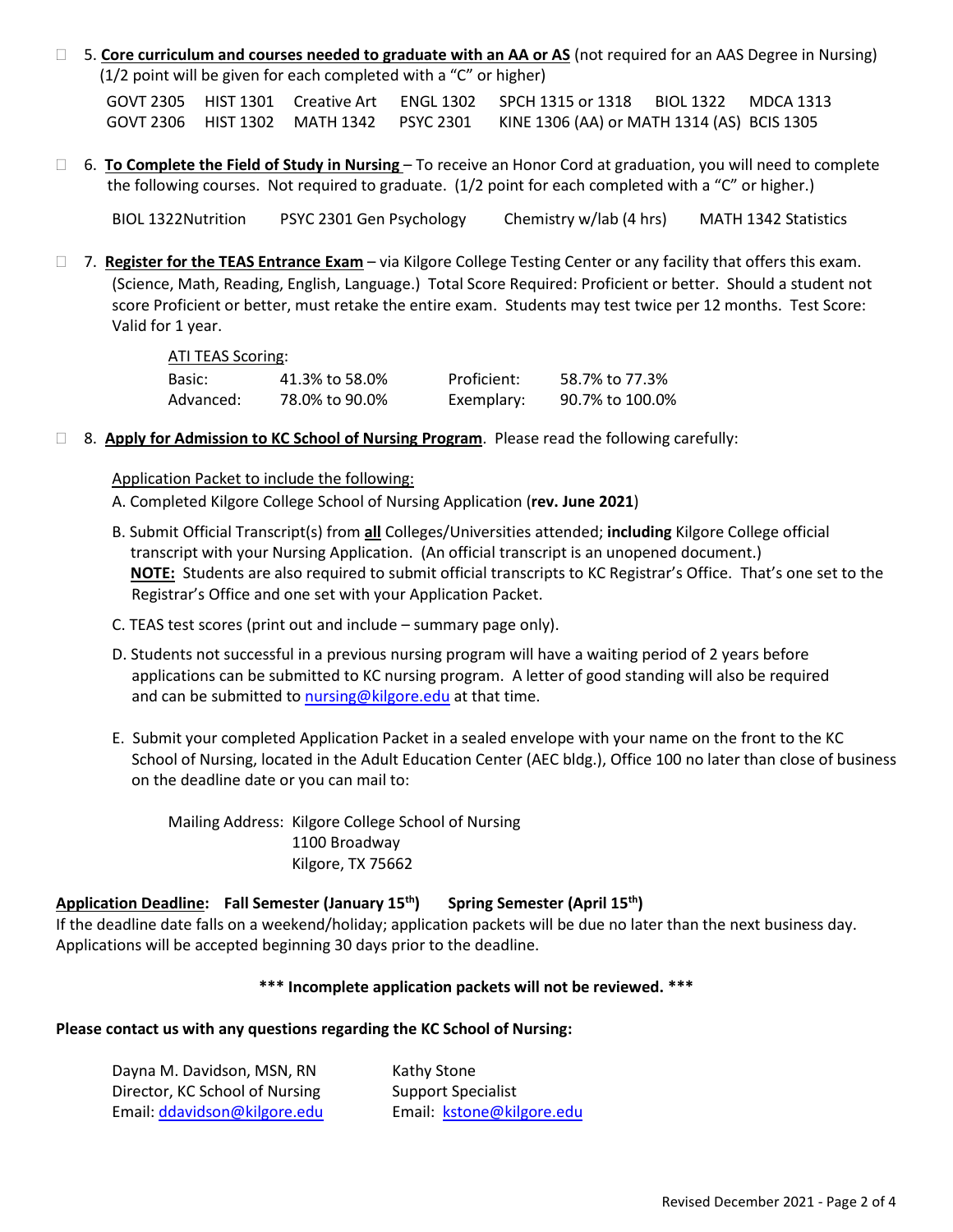## **KILGORE COLLEGE SCHOOL OF NURSING APPLICATION**

# **Deadline: January 15th for Fall Admission and April 15th for Spring Admission**

(Application to Kilgore College (**[www.kilgore.edu/admissions](http://www.kilgore.edu/admissions)**) is required **before** submitting the Nursing Application)

| <b>NAME:</b><br>First<br>Middle/Maiden<br>Last<br>(Any other names records may appear)<br><b>MAILING ADDRESS:</b><br>(Street or P.O. Box)<br>City<br>Zip Code<br>State<br>(Attach Additional Paper if Needed):<br>1. Are you currently enrolled in college? _____ yes _____ no. If yes, where? ______________________<br>2. Please provide the name(s) and attendance dates of all previously attended colleges:<br>3. Have you <i>ever</i> been accepted into a Nursing Program? __yes ___no if yes, where/when:<br>4. Do you hold any health care related license or certificates? (Not CPR) _____ yes _____ no If yes; provide a copy of your license with<br>your application.<br>5. Health Care Work/Health Care Volunteer History: _______(yes or no) If yes, provide a letter from the HR department or<br>Volunteer Coordinator regarding your tenure and job duties. Must be on company letterhead and included in your application<br>packet.<br>List all science grades and attempts. These will be used to calculate the science GPA - this includes BIOL 2420. Minimum<br>requirement 2.50 science GPA. (Points will be deducted after the 1 <sup>st</sup> Withdrawal in these courses.) Enter the semester & year<br>completed below that reflects your final grade. (Example: If you made a B in A&P I, enter semester & year in the B box; i.e. Sp2019,<br>and so on.) If you are currently enrolled or will be enrolled, enter that information in the last column.<br><b>Science Courses</b><br>Description:<br>W<br>$\overline{B}$<br>$\overline{c}$<br>D<br>F.<br><u>A</u><br>1. BIOL 2401<br>Anatomy & Physiology I<br>2. BIOL 2402<br>Anatomy & Physiology II<br><b>OR</b> BIOL 2404<br>Anatomy & Physiology Refresher<br>3. BIOL 2420<br>Microbiology<br>The following 3 courses are required to graduate the nursing program and must be passed with a $C$ or better. If you have completed<br>the courses, please enter the semester & year as you did for your courses listed above. If you are currently enrolled or will be<br>enrolled, enter that information in the last column.<br>F<br>W<br>Enroll/Sem. Year<br>Course<br>Description:<br>$\overline{\mathbf{B}}$<br>C<br>D<br>$\overline{\mathbf{A}}$<br>4. ENGL 1301<br>Composition I<br>Life Span Growth & Development<br>5. PSYC 2314<br>Language, Philosophy & Culture<br>(See No. 4 on Checklist for courses.)<br>6. XXXX<br>Core curriculum and courses needed to graduate with an AA or AS degree. Students receive 1/2 point for each course completed<br>with a C or better. If you are currently enrolled or will be enrolled, enter that information in the last column. Not required to<br>graduate the nursing program with an AAS degree.<br>E<br>$\underline{\mathsf{C}}$<br>$\underline{\mathsf{w}}$<br>Course No.<br>Description:<br>$\underline{\mathbf{A}}$<br>$\underline{\mathsf{B}}$<br>$\overline{\mathbf{D}}$<br><b>ENGL 1302</b><br>Composition II<br><b>MATH 1342</b><br><b>Statistics</b><br><b>XXXX</b><br><b>Creative Art</b> |                  |                           |  |  |  |                  |
|----------------------------------------------------------------------------------------------------------------------------------------------------------------------------------------------------------------------------------------------------------------------------------------------------------------------------------------------------------------------------------------------------------------------------------------------------------------------------------------------------------------------------------------------------------------------------------------------------------------------------------------------------------------------------------------------------------------------------------------------------------------------------------------------------------------------------------------------------------------------------------------------------------------------------------------------------------------------------------------------------------------------------------------------------------------------------------------------------------------------------------------------------------------------------------------------------------------------------------------------------------------------------------------------------------------------------------------------------------------------------------------------------------------------------------------------------------------------------------------------------------------------------------------------------------------------------------------------------------------------------------------------------------------------------------------------------------------------------------------------------------------------------------------------------------------------------------------------------------------------------------------------------------------------------------------------------------------------------------------------------------------------------------------------------------------------------------------------------------------------------------------------------------------------------------------------------------------------------------------------------------------------------------------------------------------------------------------------------------------------------------------------------------------------------------------------------------------------------------------------------------------------------------------------------------------------------------------------------------------------------------------------------------------------------------------------------------------------------------------------------------------------------------------------------------------------------------------------------------------------------------------------------------------------------------------------------------------------------------------------------------------------------------------------|------------------|---------------------------|--|--|--|------------------|
|                                                                                                                                                                                                                                                                                                                                                                                                                                                                                                                                                                                                                                                                                                                                                                                                                                                                                                                                                                                                                                                                                                                                                                                                                                                                                                                                                                                                                                                                                                                                                                                                                                                                                                                                                                                                                                                                                                                                                                                                                                                                                                                                                                                                                                                                                                                                                                                                                                                                                                                                                                                                                                                                                                                                                                                                                                                                                                                                                                                                                                              |                  |                           |  |  |  |                  |
|                                                                                                                                                                                                                                                                                                                                                                                                                                                                                                                                                                                                                                                                                                                                                                                                                                                                                                                                                                                                                                                                                                                                                                                                                                                                                                                                                                                                                                                                                                                                                                                                                                                                                                                                                                                                                                                                                                                                                                                                                                                                                                                                                                                                                                                                                                                                                                                                                                                                                                                                                                                                                                                                                                                                                                                                                                                                                                                                                                                                                                              |                  |                           |  |  |  |                  |
|                                                                                                                                                                                                                                                                                                                                                                                                                                                                                                                                                                                                                                                                                                                                                                                                                                                                                                                                                                                                                                                                                                                                                                                                                                                                                                                                                                                                                                                                                                                                                                                                                                                                                                                                                                                                                                                                                                                                                                                                                                                                                                                                                                                                                                                                                                                                                                                                                                                                                                                                                                                                                                                                                                                                                                                                                                                                                                                                                                                                                                              |                  |                           |  |  |  |                  |
|                                                                                                                                                                                                                                                                                                                                                                                                                                                                                                                                                                                                                                                                                                                                                                                                                                                                                                                                                                                                                                                                                                                                                                                                                                                                                                                                                                                                                                                                                                                                                                                                                                                                                                                                                                                                                                                                                                                                                                                                                                                                                                                                                                                                                                                                                                                                                                                                                                                                                                                                                                                                                                                                                                                                                                                                                                                                                                                                                                                                                                              |                  |                           |  |  |  |                  |
|                                                                                                                                                                                                                                                                                                                                                                                                                                                                                                                                                                                                                                                                                                                                                                                                                                                                                                                                                                                                                                                                                                                                                                                                                                                                                                                                                                                                                                                                                                                                                                                                                                                                                                                                                                                                                                                                                                                                                                                                                                                                                                                                                                                                                                                                                                                                                                                                                                                                                                                                                                                                                                                                                                                                                                                                                                                                                                                                                                                                                                              |                  |                           |  |  |  |                  |
|                                                                                                                                                                                                                                                                                                                                                                                                                                                                                                                                                                                                                                                                                                                                                                                                                                                                                                                                                                                                                                                                                                                                                                                                                                                                                                                                                                                                                                                                                                                                                                                                                                                                                                                                                                                                                                                                                                                                                                                                                                                                                                                                                                                                                                                                                                                                                                                                                                                                                                                                                                                                                                                                                                                                                                                                                                                                                                                                                                                                                                              |                  |                           |  |  |  |                  |
|                                                                                                                                                                                                                                                                                                                                                                                                                                                                                                                                                                                                                                                                                                                                                                                                                                                                                                                                                                                                                                                                                                                                                                                                                                                                                                                                                                                                                                                                                                                                                                                                                                                                                                                                                                                                                                                                                                                                                                                                                                                                                                                                                                                                                                                                                                                                                                                                                                                                                                                                                                                                                                                                                                                                                                                                                                                                                                                                                                                                                                              |                  |                           |  |  |  |                  |
|                                                                                                                                                                                                                                                                                                                                                                                                                                                                                                                                                                                                                                                                                                                                                                                                                                                                                                                                                                                                                                                                                                                                                                                                                                                                                                                                                                                                                                                                                                                                                                                                                                                                                                                                                                                                                                                                                                                                                                                                                                                                                                                                                                                                                                                                                                                                                                                                                                                                                                                                                                                                                                                                                                                                                                                                                                                                                                                                                                                                                                              |                  |                           |  |  |  |                  |
|                                                                                                                                                                                                                                                                                                                                                                                                                                                                                                                                                                                                                                                                                                                                                                                                                                                                                                                                                                                                                                                                                                                                                                                                                                                                                                                                                                                                                                                                                                                                                                                                                                                                                                                                                                                                                                                                                                                                                                                                                                                                                                                                                                                                                                                                                                                                                                                                                                                                                                                                                                                                                                                                                                                                                                                                                                                                                                                                                                                                                                              |                  |                           |  |  |  |                  |
|                                                                                                                                                                                                                                                                                                                                                                                                                                                                                                                                                                                                                                                                                                                                                                                                                                                                                                                                                                                                                                                                                                                                                                                                                                                                                                                                                                                                                                                                                                                                                                                                                                                                                                                                                                                                                                                                                                                                                                                                                                                                                                                                                                                                                                                                                                                                                                                                                                                                                                                                                                                                                                                                                                                                                                                                                                                                                                                                                                                                                                              |                  |                           |  |  |  |                  |
|                                                                                                                                                                                                                                                                                                                                                                                                                                                                                                                                                                                                                                                                                                                                                                                                                                                                                                                                                                                                                                                                                                                                                                                                                                                                                                                                                                                                                                                                                                                                                                                                                                                                                                                                                                                                                                                                                                                                                                                                                                                                                                                                                                                                                                                                                                                                                                                                                                                                                                                                                                                                                                                                                                                                                                                                                                                                                                                                                                                                                                              |                  |                           |  |  |  |                  |
|                                                                                                                                                                                                                                                                                                                                                                                                                                                                                                                                                                                                                                                                                                                                                                                                                                                                                                                                                                                                                                                                                                                                                                                                                                                                                                                                                                                                                                                                                                                                                                                                                                                                                                                                                                                                                                                                                                                                                                                                                                                                                                                                                                                                                                                                                                                                                                                                                                                                                                                                                                                                                                                                                                                                                                                                                                                                                                                                                                                                                                              |                  |                           |  |  |  | Enroll/Sem. Year |
|                                                                                                                                                                                                                                                                                                                                                                                                                                                                                                                                                                                                                                                                                                                                                                                                                                                                                                                                                                                                                                                                                                                                                                                                                                                                                                                                                                                                                                                                                                                                                                                                                                                                                                                                                                                                                                                                                                                                                                                                                                                                                                                                                                                                                                                                                                                                                                                                                                                                                                                                                                                                                                                                                                                                                                                                                                                                                                                                                                                                                                              |                  |                           |  |  |  |                  |
|                                                                                                                                                                                                                                                                                                                                                                                                                                                                                                                                                                                                                                                                                                                                                                                                                                                                                                                                                                                                                                                                                                                                                                                                                                                                                                                                                                                                                                                                                                                                                                                                                                                                                                                                                                                                                                                                                                                                                                                                                                                                                                                                                                                                                                                                                                                                                                                                                                                                                                                                                                                                                                                                                                                                                                                                                                                                                                                                                                                                                                              |                  |                           |  |  |  |                  |
|                                                                                                                                                                                                                                                                                                                                                                                                                                                                                                                                                                                                                                                                                                                                                                                                                                                                                                                                                                                                                                                                                                                                                                                                                                                                                                                                                                                                                                                                                                                                                                                                                                                                                                                                                                                                                                                                                                                                                                                                                                                                                                                                                                                                                                                                                                                                                                                                                                                                                                                                                                                                                                                                                                                                                                                                                                                                                                                                                                                                                                              |                  |                           |  |  |  |                  |
|                                                                                                                                                                                                                                                                                                                                                                                                                                                                                                                                                                                                                                                                                                                                                                                                                                                                                                                                                                                                                                                                                                                                                                                                                                                                                                                                                                                                                                                                                                                                                                                                                                                                                                                                                                                                                                                                                                                                                                                                                                                                                                                                                                                                                                                                                                                                                                                                                                                                                                                                                                                                                                                                                                                                                                                                                                                                                                                                                                                                                                              |                  |                           |  |  |  |                  |
|                                                                                                                                                                                                                                                                                                                                                                                                                                                                                                                                                                                                                                                                                                                                                                                                                                                                                                                                                                                                                                                                                                                                                                                                                                                                                                                                                                                                                                                                                                                                                                                                                                                                                                                                                                                                                                                                                                                                                                                                                                                                                                                                                                                                                                                                                                                                                                                                                                                                                                                                                                                                                                                                                                                                                                                                                                                                                                                                                                                                                                              |                  |                           |  |  |  |                  |
|                                                                                                                                                                                                                                                                                                                                                                                                                                                                                                                                                                                                                                                                                                                                                                                                                                                                                                                                                                                                                                                                                                                                                                                                                                                                                                                                                                                                                                                                                                                                                                                                                                                                                                                                                                                                                                                                                                                                                                                                                                                                                                                                                                                                                                                                                                                                                                                                                                                                                                                                                                                                                                                                                                                                                                                                                                                                                                                                                                                                                                              |                  |                           |  |  |  |                  |
|                                                                                                                                                                                                                                                                                                                                                                                                                                                                                                                                                                                                                                                                                                                                                                                                                                                                                                                                                                                                                                                                                                                                                                                                                                                                                                                                                                                                                                                                                                                                                                                                                                                                                                                                                                                                                                                                                                                                                                                                                                                                                                                                                                                                                                                                                                                                                                                                                                                                                                                                                                                                                                                                                                                                                                                                                                                                                                                                                                                                                                              |                  |                           |  |  |  |                  |
|                                                                                                                                                                                                                                                                                                                                                                                                                                                                                                                                                                                                                                                                                                                                                                                                                                                                                                                                                                                                                                                                                                                                                                                                                                                                                                                                                                                                                                                                                                                                                                                                                                                                                                                                                                                                                                                                                                                                                                                                                                                                                                                                                                                                                                                                                                                                                                                                                                                                                                                                                                                                                                                                                                                                                                                                                                                                                                                                                                                                                                              |                  |                           |  |  |  |                  |
|                                                                                                                                                                                                                                                                                                                                                                                                                                                                                                                                                                                                                                                                                                                                                                                                                                                                                                                                                                                                                                                                                                                                                                                                                                                                                                                                                                                                                                                                                                                                                                                                                                                                                                                                                                                                                                                                                                                                                                                                                                                                                                                                                                                                                                                                                                                                                                                                                                                                                                                                                                                                                                                                                                                                                                                                                                                                                                                                                                                                                                              |                  |                           |  |  |  |                  |
|                                                                                                                                                                                                                                                                                                                                                                                                                                                                                                                                                                                                                                                                                                                                                                                                                                                                                                                                                                                                                                                                                                                                                                                                                                                                                                                                                                                                                                                                                                                                                                                                                                                                                                                                                                                                                                                                                                                                                                                                                                                                                                                                                                                                                                                                                                                                                                                                                                                                                                                                                                                                                                                                                                                                                                                                                                                                                                                                                                                                                                              |                  |                           |  |  |  |                  |
|                                                                                                                                                                                                                                                                                                                                                                                                                                                                                                                                                                                                                                                                                                                                                                                                                                                                                                                                                                                                                                                                                                                                                                                                                                                                                                                                                                                                                                                                                                                                                                                                                                                                                                                                                                                                                                                                                                                                                                                                                                                                                                                                                                                                                                                                                                                                                                                                                                                                                                                                                                                                                                                                                                                                                                                                                                                                                                                                                                                                                                              |                  |                           |  |  |  | Enroll/Sem. Year |
|                                                                                                                                                                                                                                                                                                                                                                                                                                                                                                                                                                                                                                                                                                                                                                                                                                                                                                                                                                                                                                                                                                                                                                                                                                                                                                                                                                                                                                                                                                                                                                                                                                                                                                                                                                                                                                                                                                                                                                                                                                                                                                                                                                                                                                                                                                                                                                                                                                                                                                                                                                                                                                                                                                                                                                                                                                                                                                                                                                                                                                              |                  |                           |  |  |  |                  |
|                                                                                                                                                                                                                                                                                                                                                                                                                                                                                                                                                                                                                                                                                                                                                                                                                                                                                                                                                                                                                                                                                                                                                                                                                                                                                                                                                                                                                                                                                                                                                                                                                                                                                                                                                                                                                                                                                                                                                                                                                                                                                                                                                                                                                                                                                                                                                                                                                                                                                                                                                                                                                                                                                                                                                                                                                                                                                                                                                                                                                                              |                  |                           |  |  |  |                  |
|                                                                                                                                                                                                                                                                                                                                                                                                                                                                                                                                                                                                                                                                                                                                                                                                                                                                                                                                                                                                                                                                                                                                                                                                                                                                                                                                                                                                                                                                                                                                                                                                                                                                                                                                                                                                                                                                                                                                                                                                                                                                                                                                                                                                                                                                                                                                                                                                                                                                                                                                                                                                                                                                                                                                                                                                                                                                                                                                                                                                                                              |                  |                           |  |  |  |                  |
|                                                                                                                                                                                                                                                                                                                                                                                                                                                                                                                                                                                                                                                                                                                                                                                                                                                                                                                                                                                                                                                                                                                                                                                                                                                                                                                                                                                                                                                                                                                                                                                                                                                                                                                                                                                                                                                                                                                                                                                                                                                                                                                                                                                                                                                                                                                                                                                                                                                                                                                                                                                                                                                                                                                                                                                                                                                                                                                                                                                                                                              | <b>PSYC 2301</b> | <b>General Psychology</b> |  |  |  |                  |